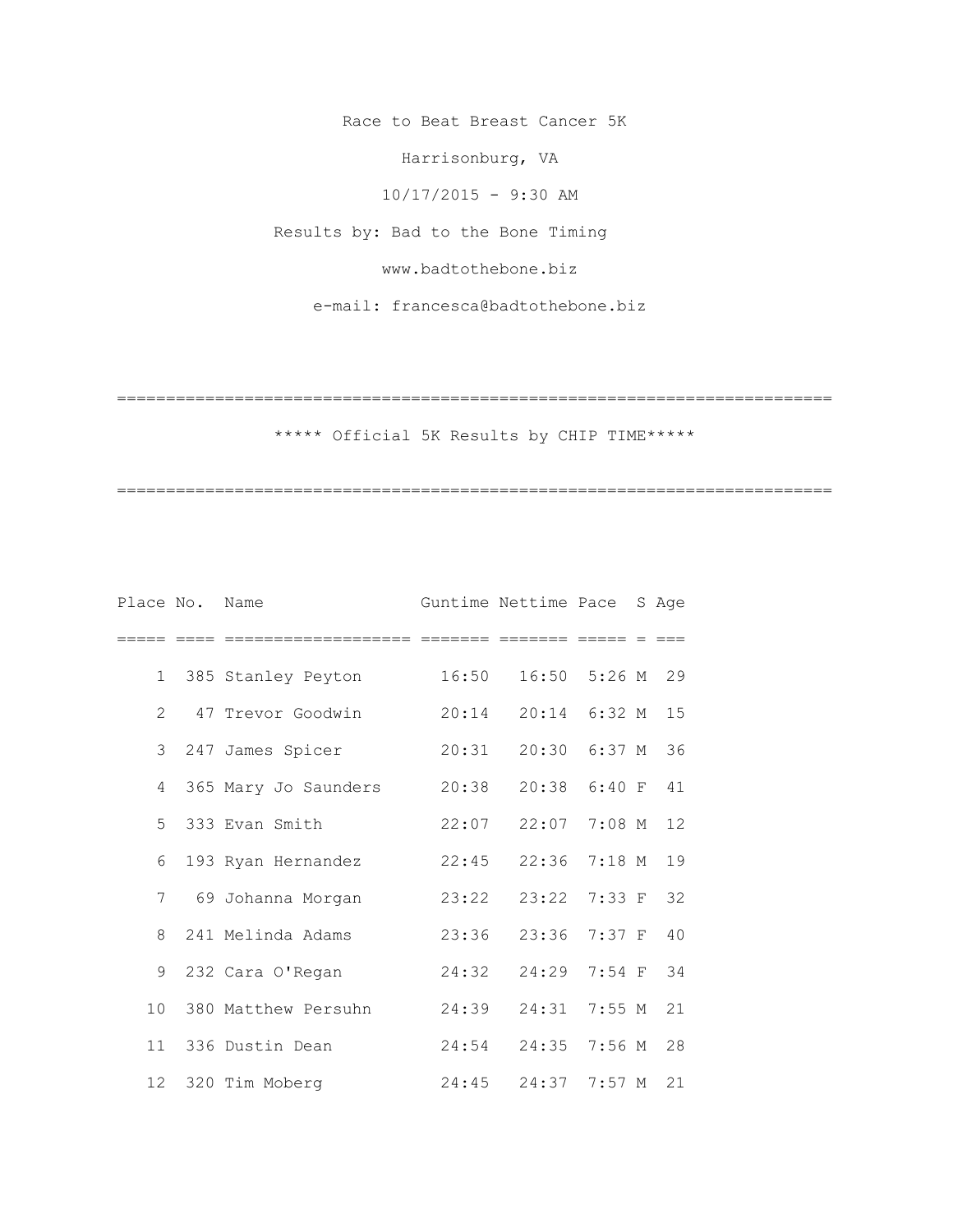| 13 | 55 John Horst                  | 24:43 | 24:37 | $7:57$ M     | 25  |
|----|--------------------------------|-------|-------|--------------|-----|
| 14 | 54 Katie Horst                 | 24:43 |       | 24:37 7:57 F | 25  |
| 15 | 73 Dawn Krall                  | 24:48 | 24:47 | 8:00 F       | 46  |
| 16 | 177 Maria Swartzentruber 24:52 |       | 24:50 | $8:01$ F     | 26  |
| 17 | 34 Lena Steines                | 25:02 | 24:52 | $8:02$ F     | 41  |
| 18 | 324 Taylor Fitzgerald 25:02    |       |       | 24:57 8:03 M | 12  |
| 19 | 59 Hannah Tissue               | 25:02 | 24:58 | $8:04$ F     | 23  |
| 20 | 176 Shelby Longenecker 25:03   |       | 25:00 | $8:04$ F     | 45  |
| 21 | 198 Monica Linn                | 25:10 | 25:01 | $8:05$ F     | 19  |
| 22 | 185 Chelsea Harman             | 25:13 | 25:04 | $8:05$ F     | 19  |
| 23 | 186 Matt Sweeney               | 25:24 | 25:16 | 8:09 M       | 21  |
| 24 | 169 Stephanie Rudd             | 25:23 | 25:19 | $8:10$ F     | 21  |
| 25 | 170 Sarah Deloney              | 25:26 | 25:24 | $8:12$ F     | 13  |
| 26 | 172 Angela George              | 25:29 | 25:24 | $8:12$ F     | 38  |
| 27 | 173 Nicole Tayman              | 25:29 | 25:24 | $8:12$ F     | 37  |
| 28 | 314 Dirk Van Assendelft        | 25:47 | 25:36 | 8:16 M       | 47  |
| 29 | 257 Owen Bailey                | 25:52 | 25:49 | 8:20 M       | 12  |
| 30 | 120 Sarah Carroll              | 26:04 | 25:55 | 8:22 F       | 34  |
| 31 | 31 Elizabeth Grabau            | 26:07 | 26:05 | $8:25$ F     | 28  |
| 32 | 199 Laura Hickerson            | 26:12 |       | 26:10 8:27 F | 39  |
| 33 | 260 Emmeline Bailey            | 27:18 |       | 27:16 8:48 F | - 9 |
| 34 | 293 Spencer Griffin            | 27:23 |       | 27:17 8:49 M | 28  |
| 35 | 25 Alvin Chao                  | 27:21 |       | 27:18 8:49 M | 44  |
| 36 | 165 Tracy Zinn                 | 27:39 |       | 27:35 8:54 F | 40  |
| 37 | 166 Trevor Baker               | 27:39 |       | 27:35 8:54 M | 23  |
| 38 | 362 Vica Shindyapin            | 27:52 |       | 27:47 8:58 F | 18  |
| 39 | 22 Jennifer Br Chao            | 27:54 |       | 27:51 8:59 F | 41  |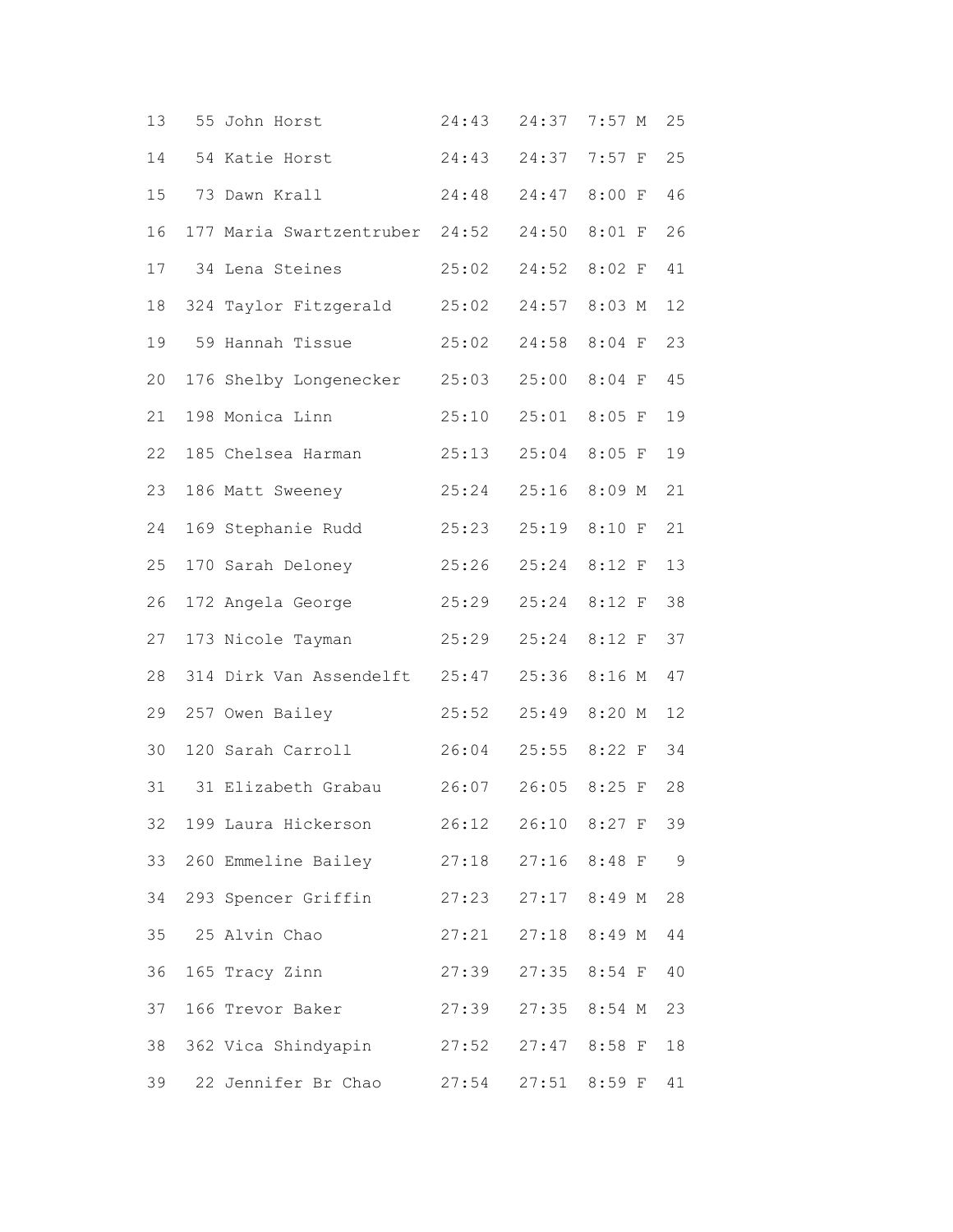| 40 | 27 Rina-Mari Van Blerk                          | 28:21                 | 28:05 9:04 F 22       |  |
|----|-------------------------------------------------|-----------------------|-----------------------|--|
|    | 41 26 Anna Burrows                              |                       | 28:23 28:06 9:04 F 24 |  |
|    | 42 223 Ardeshir Dashtpour 28:12 28:09 9:05 M 32 |                       |                       |  |
|    | 43 258 Nolan Bailey                             |                       | 28:12 28:09 9:05 M 10 |  |
|    | 44 259 Mike Bailey                              | 28:12 28:10 9:05 M 39 |                       |  |
|    | 45 23 Jade Chao                                 |                       | 28:19 28:15 9:07 F 9  |  |
|    | 46 345 Leilani Muniz                            |                       | 28:21 28:19 9:08 F 11 |  |
|    | 47 381 Brady Jones                              |                       | 28:34 28:25 9:10 M 18 |  |
|    | 48 292 Hunter Griffin                           | 28:51                 | 28:44 9:17 M 26       |  |
|    | 49 348 Claude Hodge                             |                       | 29:02 28:47 9:17 M 45 |  |
|    | 50 344 Lizet Muniz                              |                       | 28:54 28:52 9:19 F 15 |  |
|    |                                                 |                       |                       |  |

10/17/2015 10:51AM

Page 2

 Race to Beat Breast Cancer 5K Harrisonburg, VA 10/17/2015 - 9:30 AM Results by: Bad to the Bone Timing www.badtothebone.biz e-mail: francesca@badtothebone.biz

========================================================================= \*\*\*\*\* Official 5K Results by CHIP TIME\*\*\*\*\*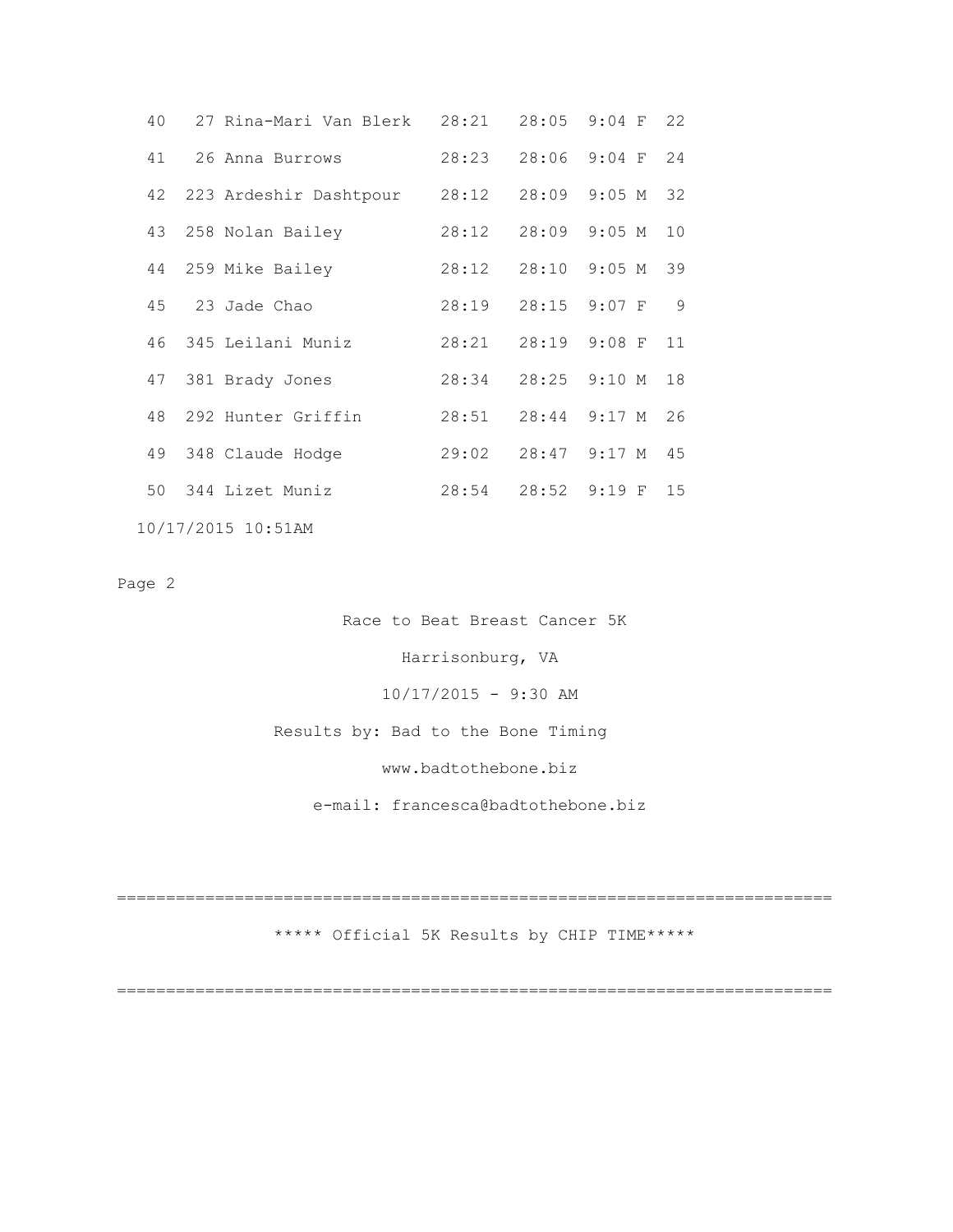| Place No. Name |                             |       | Guntime Nettime Pace |                 | S Age |
|----------------|-----------------------------|-------|----------------------|-----------------|-------|
|                |                             |       | ======= ===== =      |                 |       |
| 51             | 43 Justin Zenz              | 28:54 |                      | 28:53 9:20 M    | 30    |
| 52             | 346 Emiliano Muniz          | 28:54 |                      | 28:54 9:20 M    | 10    |
| 53             | 337 Katelyn Burner          | 29:04 |                      | 28:54 9:20 F    | 24    |
| 54             | 364 Jack Sellers            | 29:00 | 28:58                | $9:21$ M        | 13    |
| 55             | 125 Olivia Carrico          | 28:58 | 28:58                | $9:21$ F        | 11    |
| 56             | 363 Jeanine Sellers         | 29:02 | 29:00                | $9:22$ F        | 47    |
| 57             | 369 Olivia Gillies          | 29:19 | 29:04                | $9:23$ F        | 26    |
| 58             | 128 Morgan Lynch            | 29:12 | 29:05                | $9:23$ F        | 21    |
| 59             | 95 Debbie Papotnik          | 29:14 | 29:05                | $9:23$ F        | 47    |
| 60             | 196 George Gillies          | 29:37 | 29:23                | $9:29$ M        | 63    |
| 61             | 159 Thomas Shattuck         | 29:41 | 29:24                | $9:29$ M        | 23    |
| 62             | 11 Kayla Becker             | 29:41 | 29:25                | 9:30 F          | 22    |
| 63             | 24 Dylan Chao               | 29:29 | 29:27                | $9:30$ M        | 12    |
| 64             | 107 Nathan Reedy            | 29:34 | 29:28                | $9:31$ M        | 36    |
| 65             | 367 John Critz              | 29:33 | 29:28                | $9:31$ M        | 55    |
| 66             | 192 Michael Quevedo         | 30:02 | 29:52                | $9:38$ M        | 21    |
| 67             | 261 Adina Bailey            | 30:02 |                      | 29:54 9:39 F    | 41    |
| 68             | 18 Steve Parsons            |       | 29:59 29:55 9:39 M   |                 | 70    |
| 69             | 119 John Gorsica            | 30:07 |                      | 30:01 9:41 M    | 75    |
| 70             | 359 Marina Zotov            | 30:15 |                      | 30:10 9:44 F    | 19    |
| 71             | 335 Candice Kleinert 30:35  |       |                      | 30:19 9:47 F    | 35    |
| 72             | 246 Trinda Burkhalter 30:35 |       |                      | 30:26 9:49 F    | 33    |
| 73             | 68 Jeff Campbell            | 30:48 |                      | 30:32 9:51 M    | 54    |
| 74             | 63 Tonya Hodge              | 30:49 |                      | 30:32 9:51 F    | 39    |
|                | 75 136 Brent Miller         | 30:41 |                      | 30:37 9:53 M 37 |       |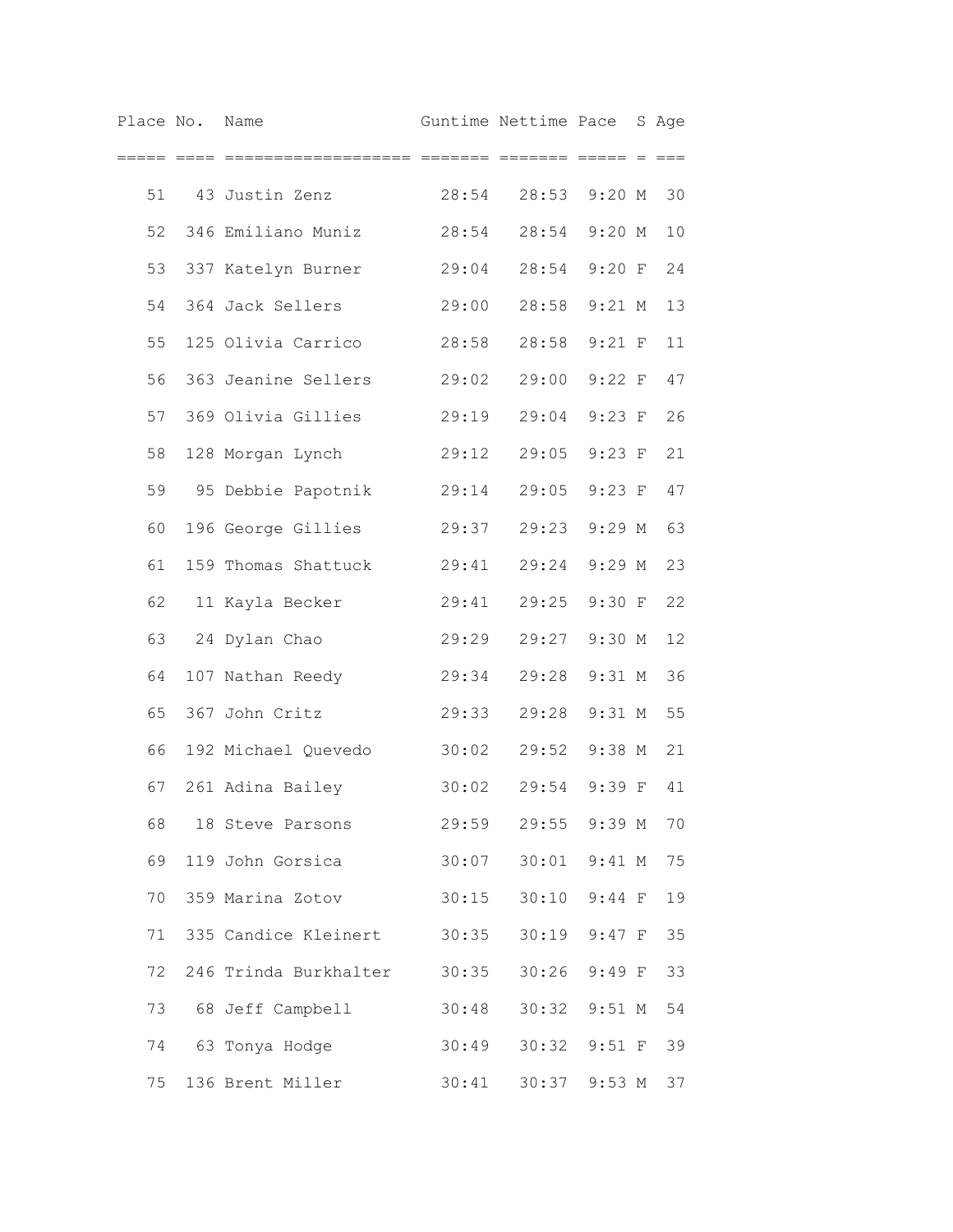| 76 | 135 Cheryl Miller                               | 30:53               | 30:49 | $9:57$ F      | 37 |
|----|-------------------------------------------------|---------------------|-------|---------------|----|
| 77 | 319 Abigail Stempel                             | 31:15               |       | 31:05 10:02 F | 19 |
| 78 | 209 Jeff Jones                                  | 31:25               |       | 31:09 10:03 M | 30 |
| 79 | 134 Nitakay Moyers Day 31:25                    |                     |       | 31:17 10:06 F | 60 |
| 80 | 179 Katie Lapira                                | 31:19               |       | 31:18 10:06 F | 38 |
| 81 | 360 Vera Shindyapin                             | 31:24               |       | 31:19 10:06 F | 20 |
| 82 | 10 Thalia Salinas                               | 31:39               |       | 31:34 10:11 F | 16 |
| 83 | 379 McKenzie Kinney                             | 32:16               |       | 32:03 10:21 F | 23 |
| 84 | 118 Alexis Huffman                              | 32:10               |       | 32:10 10:23 F | 11 |
| 85 | 131 Lizzy Snyder                                | 32:26               |       | 32:18 10:26 F | 16 |
| 86 | 9 Myo Salinas                                   | 32:25               |       | 32:21 10:26 F | 45 |
| 87 | 299 Lindsey Lam                                 | 32:33               |       | 32:22 10:27 F | 24 |
| 88 | 148 Molly Boese                                 | 32:38               |       | 32:26 10:28 F | 24 |
| 89 | 32 Alison Trocchia                              | 32:43               |       | 32:35 10:31 F | 39 |
| 90 | 210 Kel Gholson                                 | 33:21               |       | 33:04 10:40 F | 32 |
| 91 | 243 Courtney Leach                              | 33:54               |       | 33:42 10:53 F | 35 |
| 92 | 144 Paul Rutt                                   | 34:29               |       | 33:46 10:54 M | 29 |
| 93 | 361 Zoe Langendorff                             | 33:57               |       | 33:47 10:54 F | 20 |
| 94 | 370 Joshua Baer                                 | 33:59               |       | 33:53 10:56 M | 40 |
|    | 95 79 Krista Parrish 34:09 33:56 10:57 F        |                     |       |               | 30 |
| 96 | 121 Nicole Yoder                                | 34:11               |       | 33:58 10:58 F | 27 |
| 97 | 75 Melissa Simmons                              | 34:03               |       | 33:59 10:58 F | 41 |
| 98 | 141 Sally Parsley                               | 34:05 34:03 10:59 F |       |               |    |
| 99 | 37 Ld Slusser                                   | 34:29 34:13 11:03 F |       |               | 41 |
|    | 100 123 Teresa Boshart Yode 34:55 34:33 11:09 F |                     |       |               | 56 |
|    | 10/17/2015 10:51AM                              |                     |       |               |    |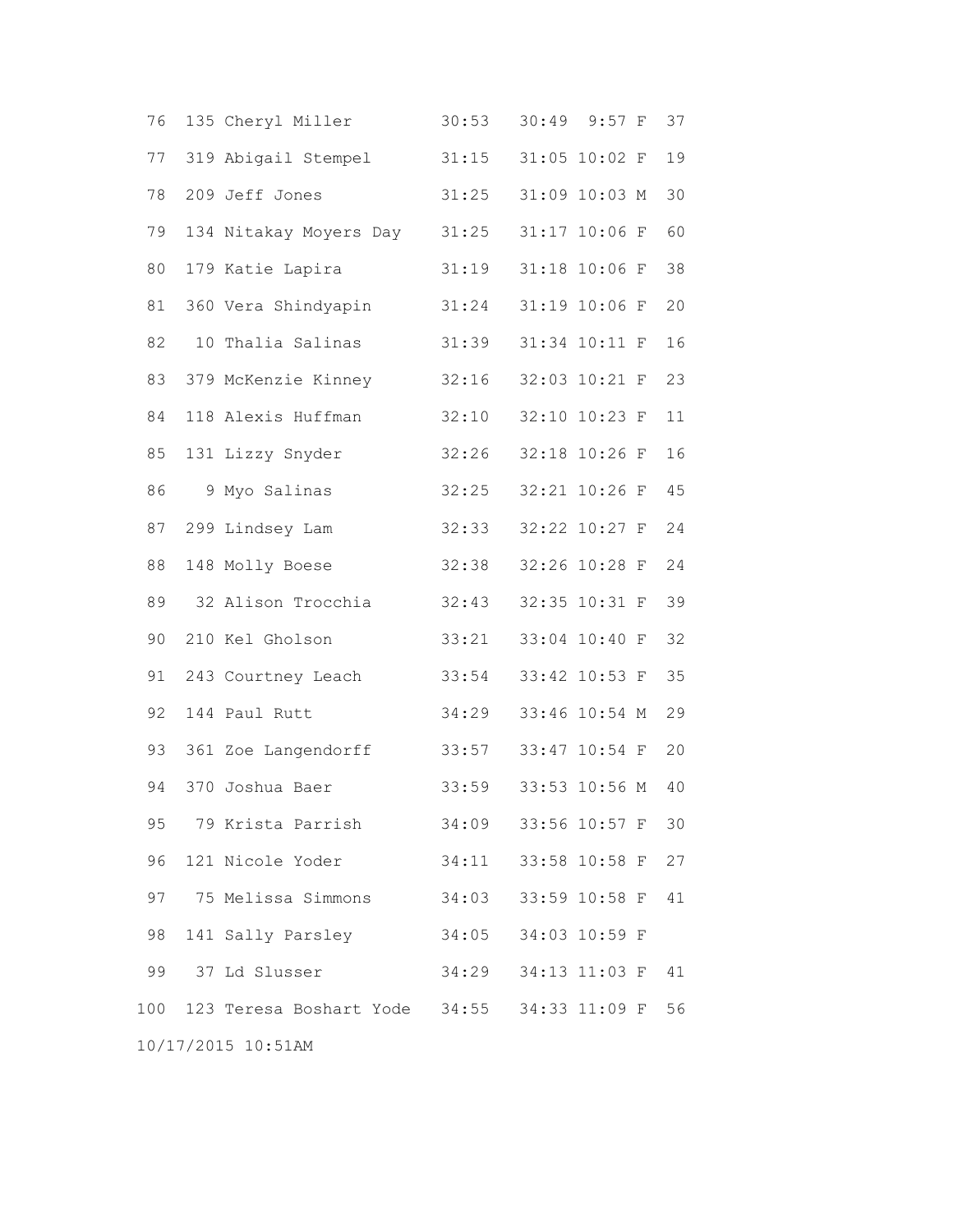Race to Beat Breast Cancer 5K

Harrisonburg, VA

10/17/2015 - 9:30 AM

Results by: Bad to the Bone Timing

www.badtothebone.biz

e-mail: francesca@badtothebone.biz

=========================================================================

\*\*\*\*\* Official 5K Results by CHIP TIME\*\*\*\*\*

=========================================================================

| Place No. | Name                       |       | Guntime Nettime Pace |                    | S Age           |
|-----------|----------------------------|-------|----------------------|--------------------|-----------------|
|           |                            |       |                      |                    |                 |
|           | 101 160 Lydia Keever       | 35:11 |                      | $35:05$ 11:19 F 33 |                 |
|           | 102 376 Cody Bentley       | 35:14 |                      | 35:11 11:21 M      | 28              |
|           | 103 74 Emily Rhodes        | 35:20 |                      | 35:14 11:22 F      | 27              |
|           | 104 250 Austin Bahnsen     | 35:22 |                      | 35:20 11:24 M 23   |                 |
|           | 105 334 Kimberly Leckwatch | 35:21 |                      | 35:21 11:24 F 29   |                 |
|           | 106 291 Roy Griffin        | 35:40 |                      | 35:32 11:28 M 53   |                 |
|           | 107 53 Samantha Prins      | 35:43 |                      | 35:34 11:29 F      | 42              |
|           | 108 142 Maria Martinez     | 35:48 |                      | 35:37 11:30 F 25   |                 |
|           | 109 330 Kayleigh Brock     | 35:44 |                      | 35:39 11:30 F      | $6\overline{6}$ |
|           | 110 212 Kimberly Malamphy  | 35:55 |                      | 35:40 11:30 F 32   |                 |

Page 3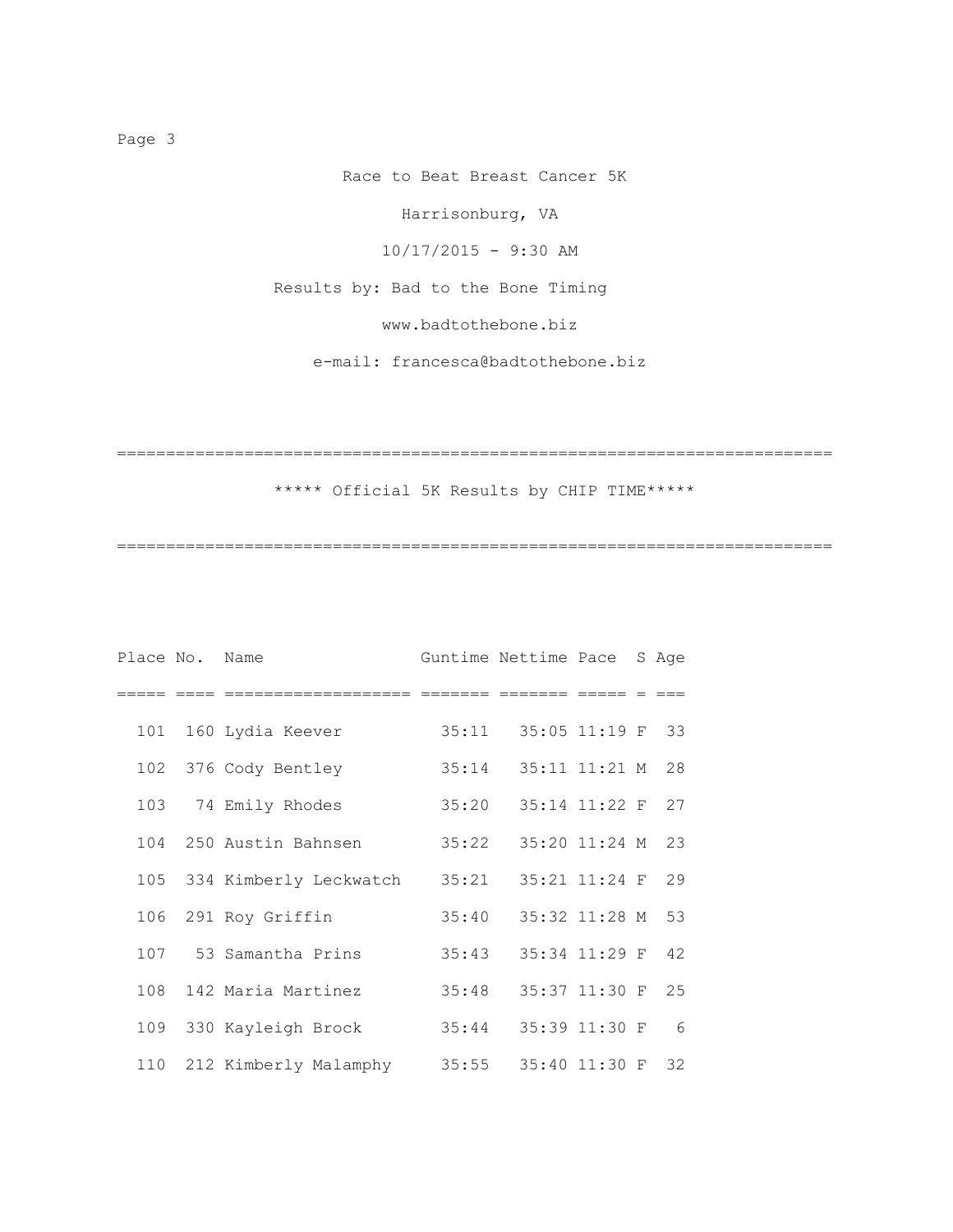|     | 111 217 Katie Reinhardt     | 35:55 | 35:40 11:31 F    | 24 |
|-----|-----------------------------|-------|------------------|----|
|     | 112 138 Retha Baer          | 35:58 | 35:52 11:34 F    | 66 |
|     | 113 366 Gina Palmero        | 36:26 | 36:22 11:44 F    | 55 |
|     | 114 255 Kelly Snow          | 36:28 | 36:25 11:45 F    | 35 |
|     | 115 316 Abby Neese          | 36:49 | 36:41 11:50 F    | 33 |
| 116 | 254 Esther Nizer            | 36:54 | 36:42 11:51 F 62 |    |
| 117 | 195 Butch Proctor           | 37:18 | 37:04 11:58 M    | 71 |
| 118 | 129 Kim Hatton              | 37:39 | 37:22 12:04 F    | 34 |
| 119 | 147 Jennifer Zirkle         | 37:52 | 37:38 12:09 F    | 32 |
| 120 | 117 Leah Huffman            | 37:38 | 37:38 12:09 F    | 34 |
| 121 | 7 Abigail Montgomery 38:06  |       | 37:59 12:15 F    | 35 |
| 122 | 164 Brianna Bruns           | 38:01 | 38:00 12:16 F    | 35 |
| 123 | 163 Teresa Heavner          | 38:01 | 38:00 12:16 F    | 33 |
| 124 | 41 Emily Peck-Mcclain 38:24 |       | 38:16 12:21 F    | 34 |
| 125 | 77 Nicole Copp              | 39:06 | 38:23 12:23 F    | 11 |
|     | 126 42 Melinda Copp         | 39:06 | 38:25 12:24 F    | 37 |
| 127 | 202 Renee Hobson            | 39:19 | 38:41 12:29 F    | 31 |
| 128 | 318 You Wu                  | 39:26 | 38:52 12:33 F    | 23 |
|     | 129 29 Tammy Woods          | 39:10 | 38:58 12:34 F    | 54 |
|     | 130 323 Diane Stamp         | 39:11 | 38:58 12:34 F    | 47 |
|     | 131 225 Greg Arehart        | 39:57 | 39:18 12:41 M    | 43 |
|     | 132 236 Charlie Tinsley     | 39:49 | 39:39 12:48 M    | 29 |
|     | 133 242 Amanda Taylor       | 39:54 | 39:42 12:49 F    | 40 |
| 134 | 325 Libbi Fitzgerald        | 40:18 | 40:05 12:56 F    | 40 |
| 135 | 303 Aimee Lyle              | 40:18 | 40:06 12:56 F    | 33 |
|     | 136 20 Regan Wilsher        | 40:27 | 40:20 13:01 F    | 40 |
|     | 137 122 Lonnie Yoder        | 40:43 | 40:22 13:02 M    | 65 |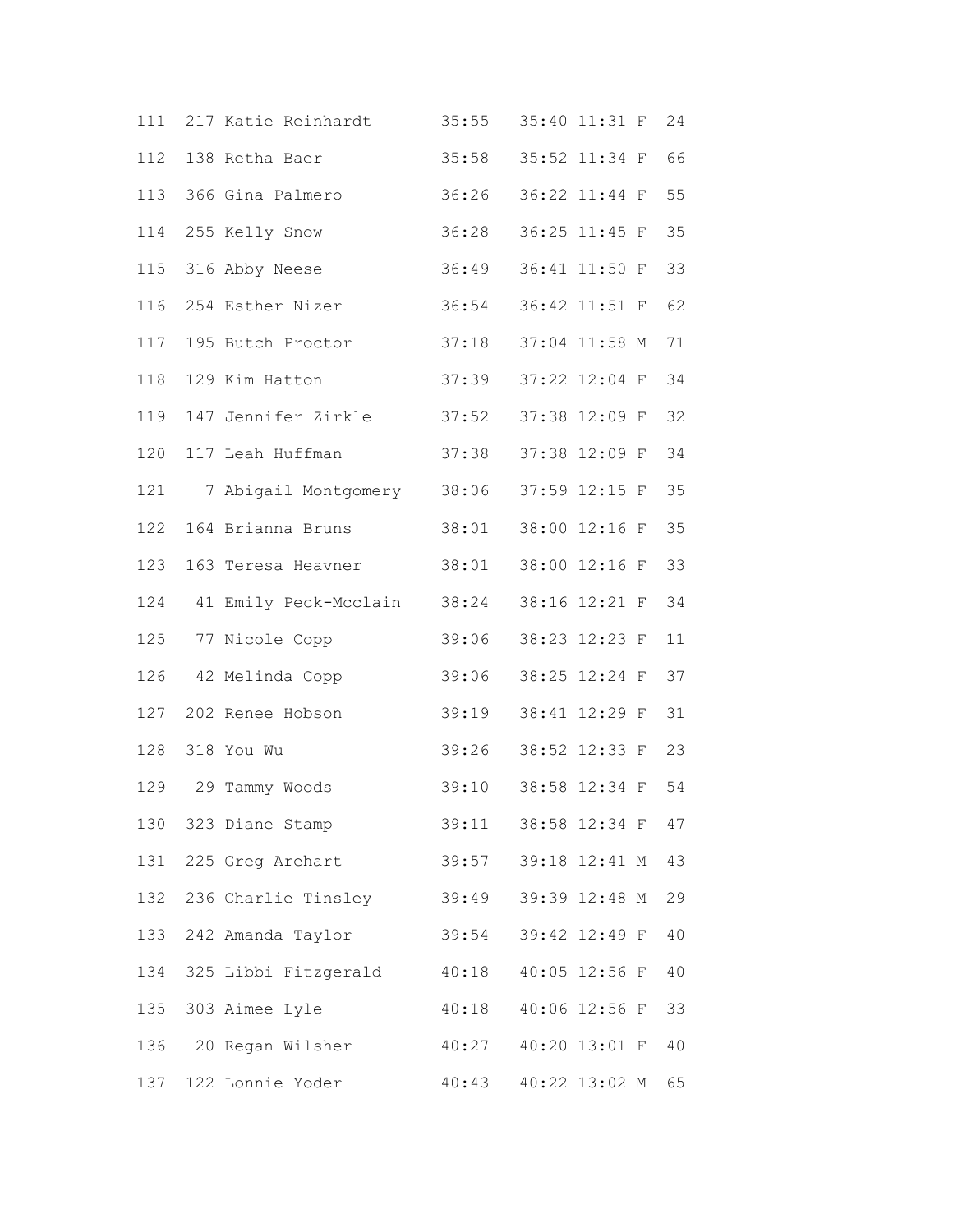|  | 138 279 Ryleigh Sherman                    | 40:44                     | 40:28 13:04 F    | 9  |
|--|--------------------------------------------|---------------------------|------------------|----|
|  | 139 280 Leslie Alberto 40:45 40:34 13:06 F |                           |                  | 9  |
|  | 140 286 Lorena Mata                        | 40:52                     | 40:42 13:08 F 30 |    |
|  | 141 288 Yaneth Alvarez                     | 40:52                     | 40:43 13:08 F    | 26 |
|  | 142 33 Jaime Robbins                       | 41:42 41:39 13:27 F 25    |                  |    |
|  | 143 237 Dwayne Smallwood                   | 42:18                     | 41:58 13:33 M    | 40 |
|  | 144 228 Tyler Kurtz                        | 42:27                     | 42:22 13:40 M 11 |    |
|  | 145 132 Patty Snyder                       | 42:36                     | 42:28 13:42 F 56 |    |
|  | 146 57 Jeremy Claflin                      | 42:58                     | 42:43 13:47 M    | 27 |
|  | 147 56 Alyssa Long                         | 42:58  42:44  13:47 F  24 |                  |    |
|  | 148 133 Jamie Calcagno-Roac 43:52          |                           | 43:41 14:06 F 33 |    |
|  | 149 6 Gloria Howell                        | 43:59                     | 43:52 14:09 F    | 60 |
|  | 150 229 Riley Kurtz                        | 43:59                     | 43:53 14:10 M    | 7  |
|  | 10/17/2015 10:51AM                         |                           |                  |    |

## Page 4

Race to Beat Breast Cancer 5K

Harrisonburg, VA

10/17/2015 - 9:30 AM

Results by: Bad to the Bone Timing

www.badtothebone.biz

e-mail: francesca@badtothebone.biz

\*\*\*\*\* Official 5K Results by CHIP TIME\*\*\*\*\*

=========================================================================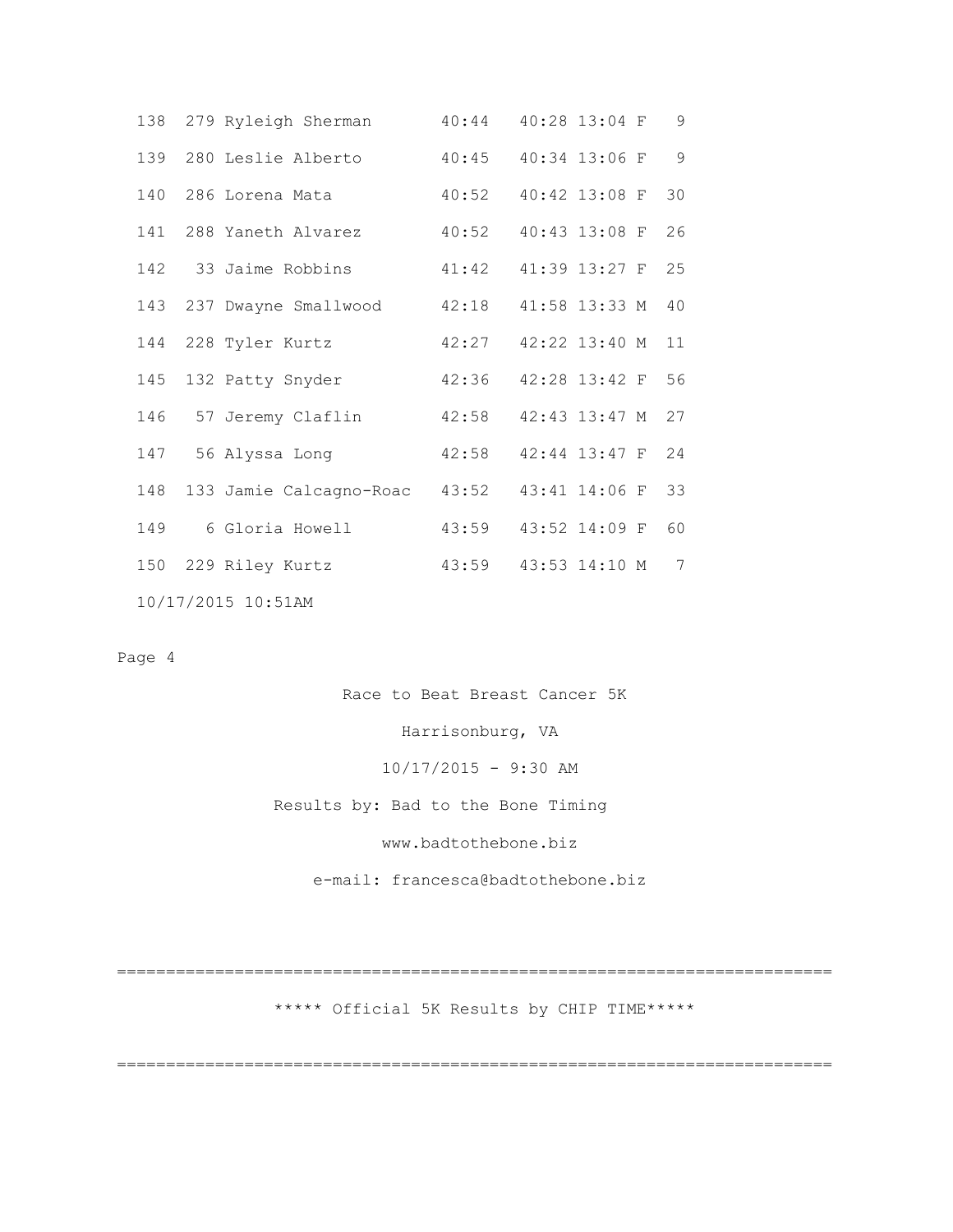| Place No. | Name                             |                       | Guntime Nettime Pace   |               | S Age |
|-----------|----------------------------------|-----------------------|------------------------|---------------|-------|
|           | =======                          |                       |                        |               |       |
| 151       | 130 Dana Baker                   | 44:46                 |                        | 44:16 14:17 F | 45    |
| 152       | 355 Joseph Lockey                | 46:15                 |                        | 45:23 14:39 M | 15    |
| 153       | 36 Rachel Tysinger               | 46:20                 |                        | 45:36 14:43 F | 34    |
| 154       | 162 Laura Ipock                  | 46:55                 |                        | 45:53 14:48 F | 33    |
| 155       | 161 Meg Robinson                 | 46:55                 |                        | 45:53 14:48 F | 53    |
| 156       | 353 Alec Lockey                  | 46:15                 |                        | 45:58 14:50 M | 17    |
| 157       | 327 Harper Fitzgerald            | 46:17                 |                        | 46:04 14:52 M | 10    |
| 158       | 251 Angela Bahnsen               | 46:49                 |                        | 46:36 15:02 F | 38    |
| 159       | 249 Leanne O'Brien               | 46:49                 |                        | 46:37 15:02 F | 37    |
| 160       | 182 Jennifer Fadeley             | 47:27                 |                        | 46:37 15:03 F | 34    |
| 161       | 183 Brandon Fadeley              | 47:27                 |                        | 46:38 15:03 M | 34    |
| 162       | 238 Jennifer Maddox              | 47:40                 |                        | 47:21 15:17 F | 29    |
| 163       | 102 Justin Ridder                | 47:47                 |                        | 47:21 15:17 M | 14    |
| 164       | 101 Ann Ridder                   | 48:16                 |                        | 47:49 15:26 F | 50    |
| 165       | 326 Laurel Fitzgerald            | 48:03                 |                        | 47:51 15:26 F | 7     |
| 166       | 226 Connor Arehart               | 48:57                 |                        | 48:19 15:36 M | 10    |
| 167       | 328 Alex Fitzgerald              | 48:37                 |                        | 48:24 15:37 M | 38    |
|           | 168 224 Jamie Arehart            |                       | 49:13 48:37 15:41 F 39 |               |       |
|           | 169 271 Shameka Thomas           | 49:39                 | 49:13 15:53 F          |               | 32    |
|           | 170 265 Savannah Hill            | 49:40                 |                        | 49:15 15:54 F | 27    |
|           | 171 268 Melissa Stonesifer 49:40 |                       |                        | 49:16 15:54 F | 29    |
|           | 172 356 Kelli Osgood             | 49:41  49:31  15:59 F |                        |               | 19    |
| 173       | 52 Caden Tyrrell                 |                       | 50:14 49:43 16:02 M    |               | 17    |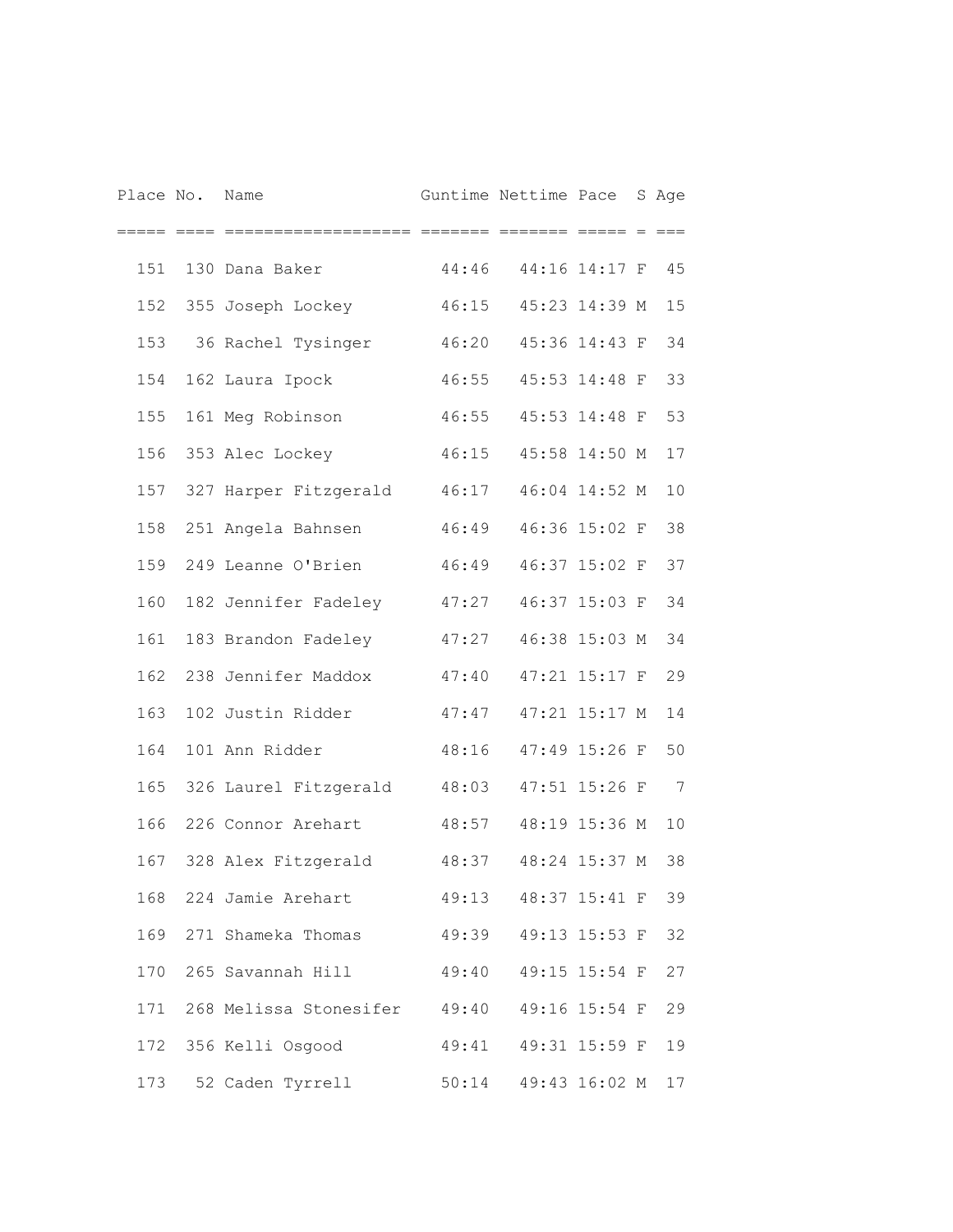| 174 | 222 Pam Harper        | 50:54 | 49:53 16:06 F | 50                         |
|-----|-----------------------|-------|---------------|----------------------------|
| 175 | 100 Christy Rymer     | 50:27 | 50:00 16:08 F | 50                         |
| 176 | 98 Ellen Rymer        | 50:26 | 50:01 16:08 F | 72                         |
| 177 | 99 Alicia Floyd       | 50:28 | 50:02 16:09 F | 31                         |
| 178 | 216 Michael Sharum    | 50:55 | 50:05 16:10 M | 45                         |
| 179 | 190 Anthony Manno     | 50:16 | 50:08 16:11 M | 21                         |
| 180 | 221 Randy Harper      | 50:54 | 50:08 16:11 M | 45                         |
| 181 | 174 Amber Whetzel     | 51:03 | 50:24 16:16 F | 32                         |
| 182 | 178 Amy Painter       | 51:04 | 50:24 16:16 F | 38                         |
| 183 | 245 Christina Cason   | 52:14 | 51:08 16:30 F | 30                         |
| 184 | 244 Jaime Potts       | 51:32 | 51:08 16:30 F | 32                         |
| 185 | 126 Eli Carrico       | 51:29 | 51:10 16:31 M | $\overline{4}$             |
| 186 | 94 Patricia Baltazar  | 51:32 | 51:13 16:31 F | 20                         |
| 187 | 124 Carolyn Gochenour | 51:32 | 51:14 16:32 F | 62                         |
| 188 | 127 Angie Carrico     | 51:33 | 51:14 16:32 F | 40                         |
| 189 | 264 Annette Conley    | 51:57 | 51:16 16:33 F | 49                         |
| 190 | 263 Missy Mathias     | 51:58 | 51:17 16:33 F | 36                         |
| 191 | 315 Bev Kline         | 52:02 | 51:27 16:36 F | 64                         |
| 192 | 167 Carrie Martell    | 52:12 | 51:39 16:40 F | 32                         |
| 193 | 87 Michelle Ayres     | 52:09 | 51:39 16:40 F | 33                         |
|     | 194 82 Chrissy Dart   | 52:12 | 51:40 16:40 F | 37                         |
|     | 195 83 Michael Dart   | 52:12 | 51:40 16:40 M | $\overline{\phantom{0}}^2$ |
| 196 | 297 Katie Roadcap     | 52:12 | 51:40 16:40 F | 22                         |
| 197 | 168 Matt Little       | 52:11 | 51:41 16:41 M | 33                         |
| 198 | 171 Becky Deloney     | 52:09 | 51:44 16:42 F | 40                         |
| 199 | 139 Kitty Cabana      | 52:10 | 51:45 16:42 F | 42                         |
| 200 | 252 Katie Maust       | 53:03 | 52:39 16:59 F | 28                         |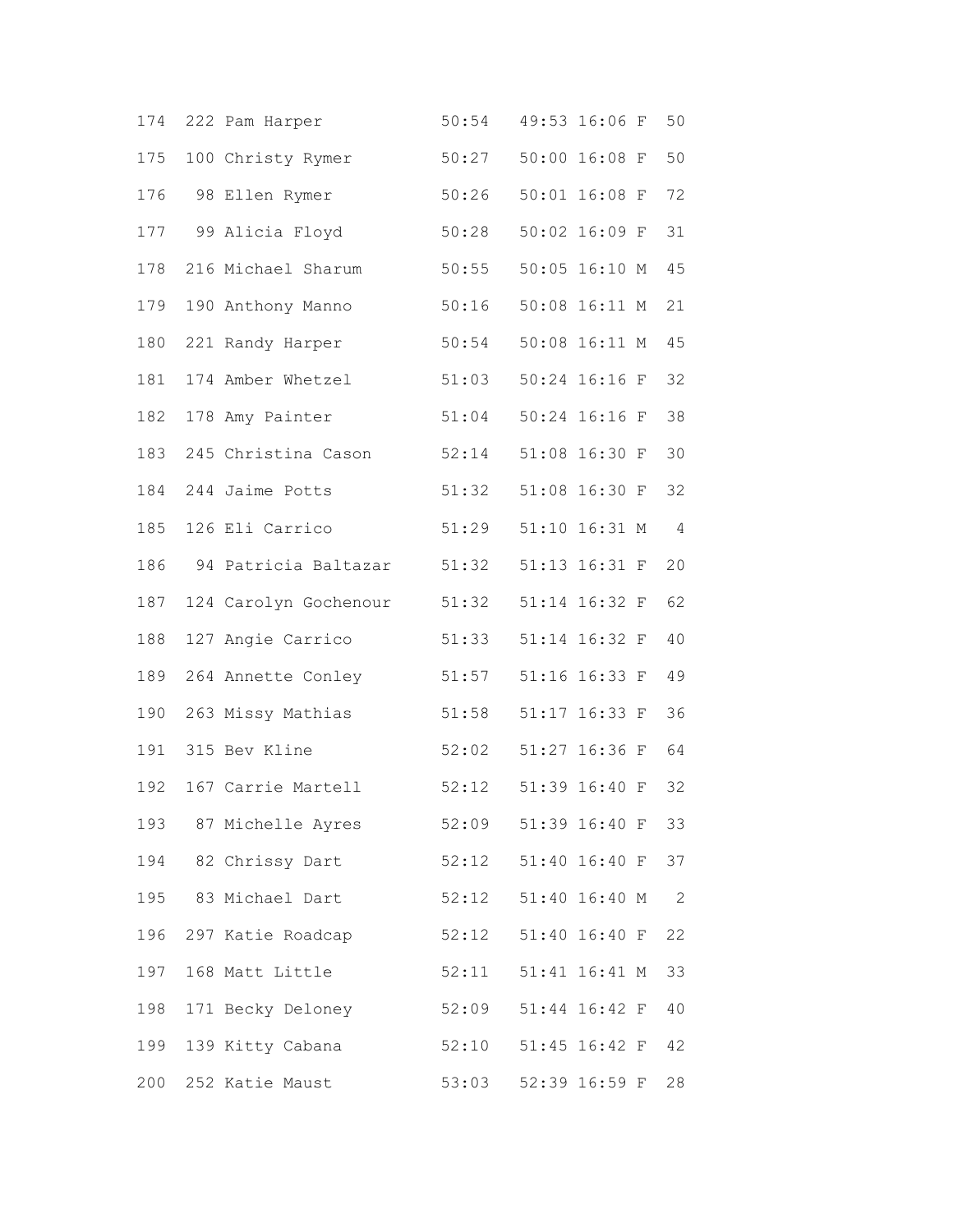10/17/2015 10:51AM

Page 5

 Race to Beat Breast Cancer 5K Harrisonburg, VA 10/17/2015 - 9:30 AM Results by: Bad to the Bone Timing www.badtothebone.biz

e-mail: francesca@badtothebone.biz

=========================================================================

\*\*\*\*\* Official 5K Results by CHIP TIME\*\*\*\*\*

| Place No. Name |                          |       | Guntime Nettime Pace |                  | S Age |
|----------------|--------------------------|-------|----------------------|------------------|-------|
|                |                          |       |                      |                  |       |
|                | 201 253 Theresa Crissman | 53:03 |                      | 52:40 17:00 F 28 |       |
|                | 202 373 John Lewis       | 53:33 |                      | 53:12 17:10 M 34 |       |
|                | 203 267 Ashley Stickley  | 54:01 |                      | 53:33 17:17 F 26 |       |
|                | 204 270 Shavonne Stuart  | 54:01 |                      | 53:35 17:17 F 34 |       |
|                | 205 266 Cynthia Wilkins  | 54:10 |                      | 53:47 17:21 F 35 |       |
|                | 206 109 Levi Reedy       | 55:02 |                      | 54:16 17:31 M 11 |       |
| 207            | 108 Makayla Reedy        | 55:03 |                      | 54:18 17:31 F    | 14    |
|                | 208 322 Veronica Paulson | 55:30 |                      | 54:19 17:31 F 28 |       |
|                | 209 313 Christina Welsh  | 55:30 |                      | 54:20 17:32 F    | 36    |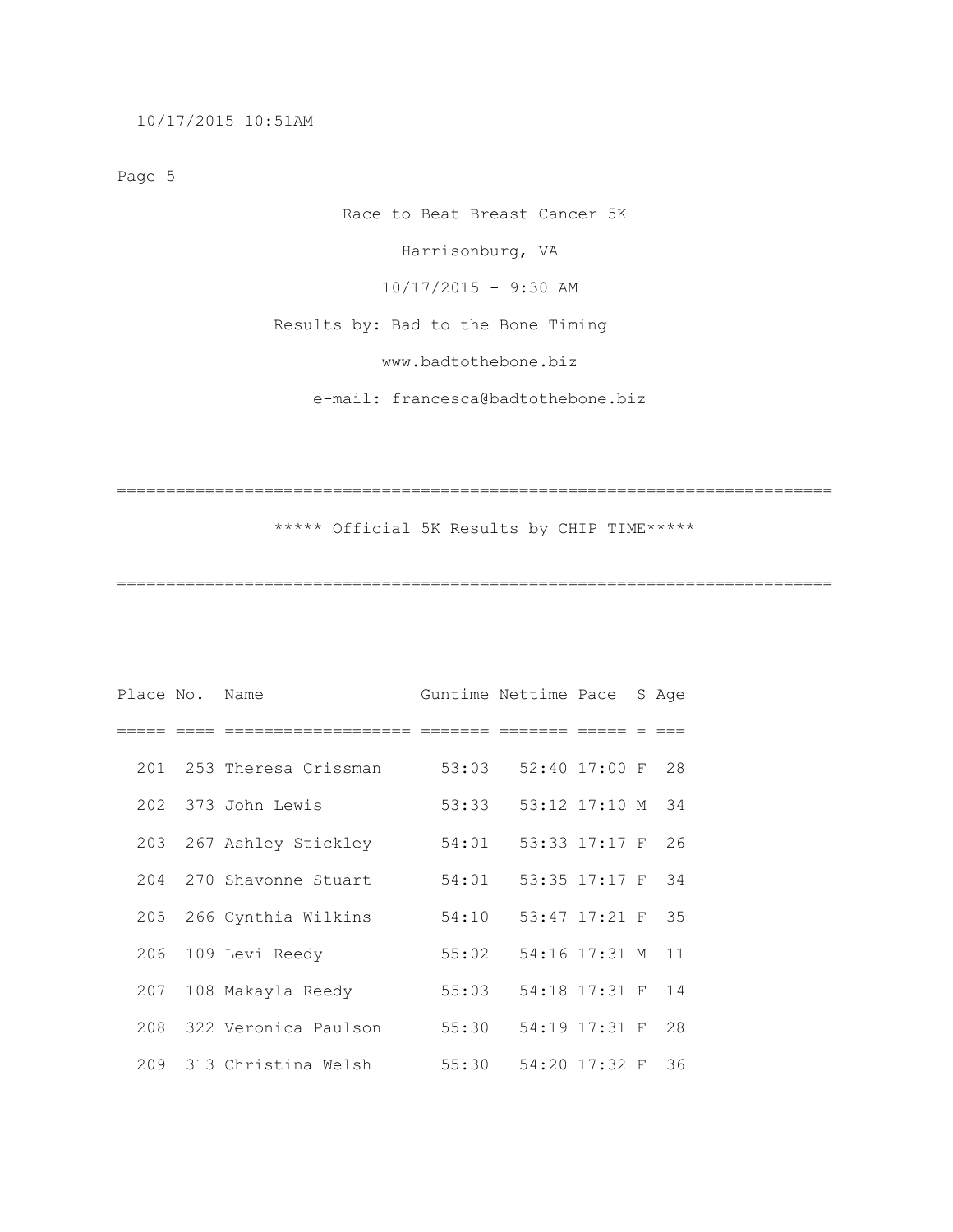| 210 | 65 Faith Caricofe             | 54:48                        | 54:26 17:34 F | 29             |
|-----|-------------------------------|------------------------------|---------------|----------------|
| 211 | 66 Pam Adams                  | 54:49                        | 54:27 17:34 F | 57             |
| 212 | 298 Deanna Lam                | 55:39                        | 54:38 17:38 F | 47             |
| 213 | 375 Patricia Craft            | 55:39                        | 54:39 17:38 F | 57             |
| 214 | 300 Laura Lam                 | 55:42                        | 54:42 17:39 F | 15             |
| 215 | 354 Phillip Lockey            | 55:52                        | 54:57 17:44 M | 11             |
| 216 | 219 Nancy Napier              | 55:53                        | 54:57 17:44 F | 45             |
| 217 | 220 Mike Napier               | 55:53                        | 54:58 17:44 M | 51             |
| 218 | 234 Robert Frysinger          | 55:48                        | 55:00 17:45 M | 28             |
| 219 | 235 Cassandra Frysinger 55:49 |                              | 55:02 17:45 F | 29             |
| 220 | 215 Jay Traxler               | 55:54                        | 55:04 17:46 M | 65             |
| 221 | 231 Stephanie Austin          | 58:46                        | 55:05 17:46 F | 31             |
| 222 | 230 Shamika Hayes             | 58:47                        | 55:05 17:46 F | 32             |
| 223 | 304 Ann Royer                 | 57:06                        | 56:05 18:06 F | 59             |
| 224 | 189 Eileen Shifflett          | 57:06                        | 56:11 18:08 F | 48             |
| 225 | 67 Jennifer Armstrong         | 56:55                        | 56:14 18:09 F | 33             |
| 226 | 145 Kristen Rutt              | 57:00                        | 56:16 18:09 F | 27             |
| 227 | 49 Marie Tyrrell              | 57:00                        | 56:18 18:10 F | 45             |
| 228 | 384 Daniel Robayo             | 57:18                        | 56:18 18:10 M | 59             |
|     | 229 352 Laura Lockey          | 57:19                        | 56:18 18:10 F | 53             |
|     | 230 287 Molly Munden          | 57:09                        | 56:32 18:14 F | 28             |
|     | 231 317 Kendall Neese         | 57:09                        | 56:32 18:15 F | $\overline{9}$ |
|     | 232 294 Daniel Miller         | 57:12                        | 56:32 18:15 M | 32             |
| 233 | 282 Teressa Lugar             | 57:10                        | 56:32 18:15 F | 46             |
| 234 | 281 Sabrina Sherman           | 57:10                        | 56:33 18:15 F | 33             |
|     | 235 290 Rachel Miller         | 57:12                        | 56:33 18:15 F | 25             |
|     | 236 187 Ziying Cai            | 57:17    56:43    18:18    F |               | 23             |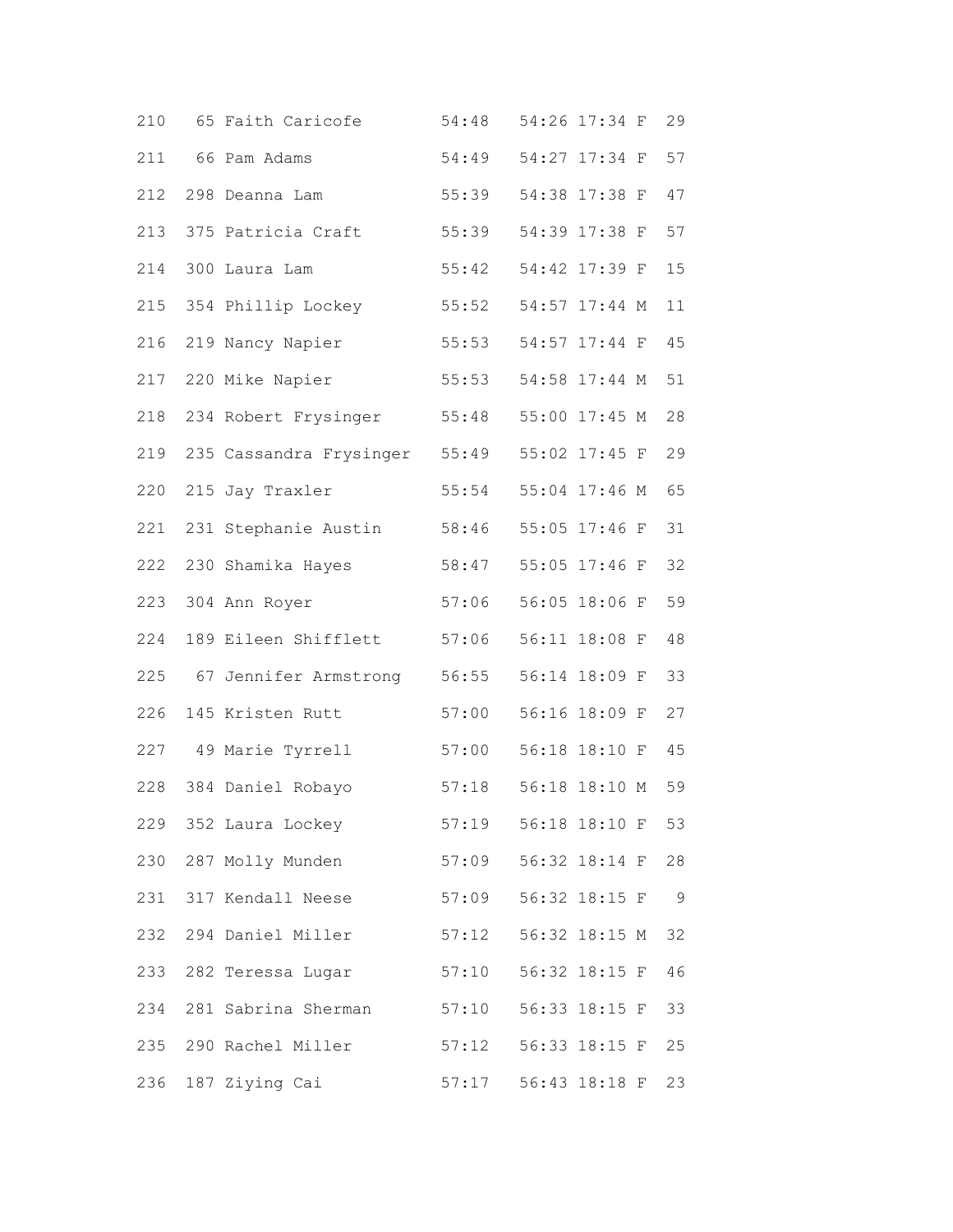|     | 237 184 Jia Luo        | 57:19 | 56:44 18:18 F    | 23 |
|-----|------------------------|-------|------------------|----|
|     | 238 45 Pat Randolph    | 57:10 | 56:47 18:19 F 55 |    |
|     | 239 321 Wengian Liu    | 57:27 | 56:54 18:22 F    | 21 |
|     | 240 46 Chelsea Tumer   | 57:20 | 56:56 18:22 F 25 |    |
|     | 241 208 Jessica Jones  | 58:07 | 57:17 18:29 F    | 28 |
|     | 242 204 Erin Wenger    | 58:10 | 57:20 18:30 F 28 |    |
|     | 243 203 Jodi Winslett  | 58:10 | 57:21 18:30 F    | 27 |
|     | 244 113 Becky Chandler | 58:23 | 57:38 18:36 F    | 56 |
|     | 245 110 Kelly Reedy    | 58:24 | 57:39 18:36 F 35 |    |
| 246 | 115 Lisa Milsted       | 58:25 | 57:40 18:37 F    | 47 |
|     | 247 38 Julie Davenport | 59:04 | 58:03 18:44 F 52 |    |
| 248 | 40 Christopher Davenpo | 59:04 | 58:20 18:49 M    | 30 |
| 249 | 39 Gary Davenport      | 59:04 | 58:20 18:50 M    | 53 |
| 250 | 62 Myranda Fadeley     | 58:53 | 58:32 18:53 F    | 34 |
|     | 10/17/2015 10:51AM     |       |                  |    |

Page 6

Race to Beat Breast Cancer 5K

Harrisonburg, VA

10/17/2015 - 9:30 AM

Results by: Bad to the Bone Timing

www.badtothebone.biz

e-mail: francesca@badtothebone.biz

=========================================================================

\*\*\*\*\* Official 5K Results by CHIP TIME\*\*\*\*\*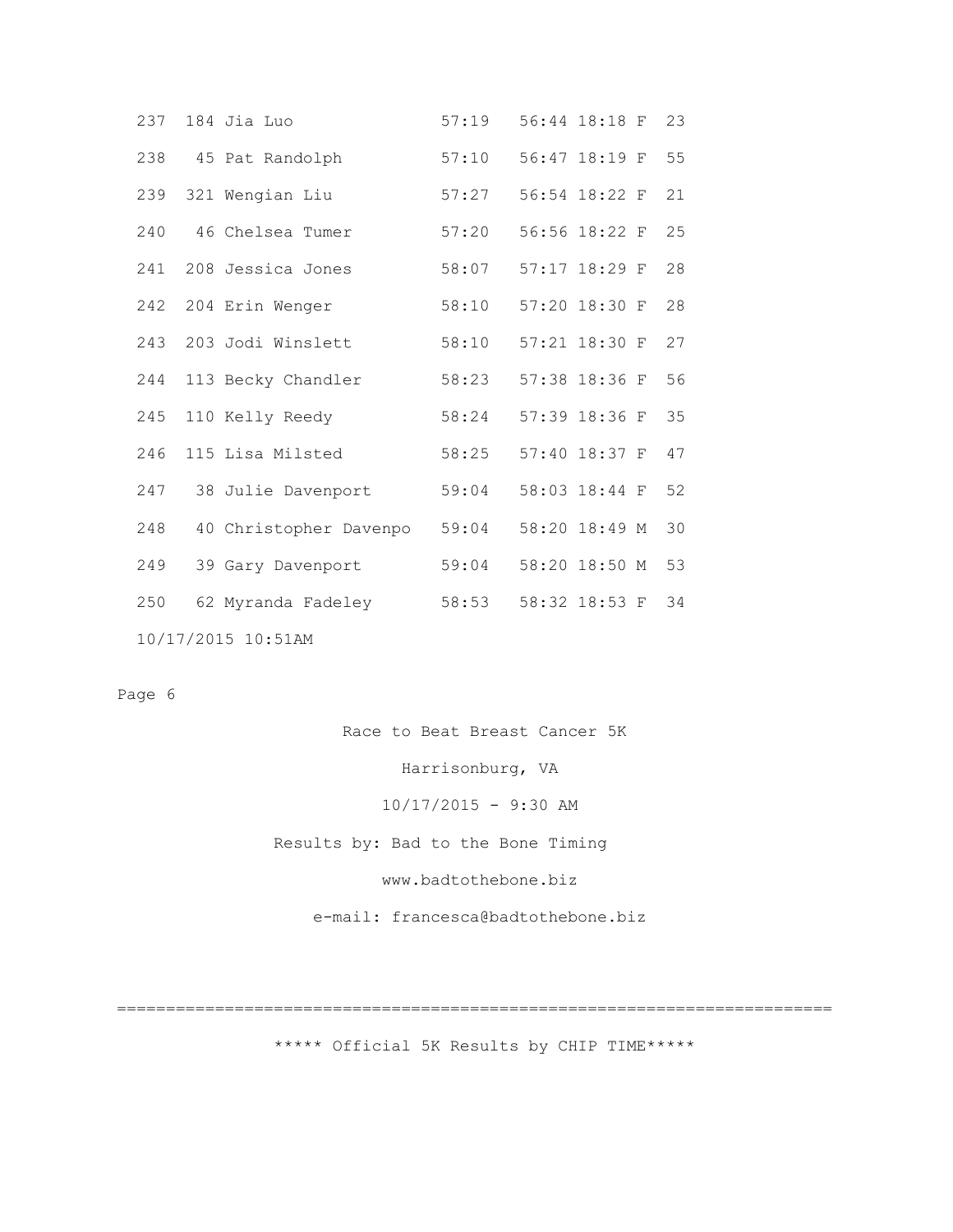| Place No. Name |                                           | Guntime Nettime Pace          |                  | S Age |
|----------------|-------------------------------------------|-------------------------------|------------------|-------|
|                |                                           |                               | icco cocco c coc |       |
| 251            | 70 Amanda Costello 58:53 58:32 18:53 F 27 |                               |                  |       |
| 252            | 86 Leah Bayne                             | 59:00 58:38 18:55 F           |                  | 41    |
| 253            | 84 Stan Holland                           | 59:00 58:38 18:55 M           |                  | 58    |
| 254            | 85 Russ Bayne                             | 59:00 58:40 18:56 M           |                  | 37    |
| 255            | 301 Rachel Gaghan                         | $1:01:19$ $1:00:14$ $19:26$ F |                  | 31    |
| 256            | 302 Susan Nelson                          | $1:01:19$ $1:00:16$ $19:27$ F |                  | 46    |
|                | 257 340 Valentina Riso                    | $1:01:45$ 1:00:30 19:31 F     |                  | 32    |
| 258            | 339 Sandra Tkac                           | 1:01:45 1:00:32 19:32 F       |                  | 61    |
| 259            | 78 Anne Byrd                              | $1:01:27$ $1:01:11$ $19:45$ F |                  | 64    |
| 260            | 146 Tammy Clem                            | 1:01:26 1:01:12 19:45 F       |                  | 46    |
|                | 261 358 Griffin Watson                    | $1:02:38$ 1:01:36 19:53 M     |                  | 19    |
|                | 262 351 Katherine Gaines                  | $1:02:37$ 1:01:36 19:53 F     |                  | 21    |
| 263            | 372 Marison Hernandez                     | $1:02:52$ $1:02:33$ $20:11$ F |                  | 18    |
|                | 264 371 Dillon Gill                       | $1:02:55$ $1:02:34$ $20:11$ M |                  | 18    |
|                | 265 116 Gina Joshua                       | $1:03:57$ $1:03:03$ $20:21$ F |                  | 32    |
|                | 266 248 Joshua Wright                     | 1:03:57 1:03:04 20:21 M       |                  | 29    |
| 267            | 88 Erika Velez                            | 1:04:33 1:03:58 20:38 F       |                  | 26    |
| 268            | 341 Rosula Gonzaga                        | 1:04:32 1:03:59 20:39 F       |                  | 55    |
| 269            | 343 Miguel Muniz                          | 1:04:33 1:03:59 20:39 M       |                  | 35    |
| 270            | 342 Alfonso Cordova                       | 1:04:40 1:04:05 20:41 M       |                  | 60    |
| 271            | 378 Sherri Reichgott                      | 1:05:16 1:04:06 20:41 F       |                  | 52    |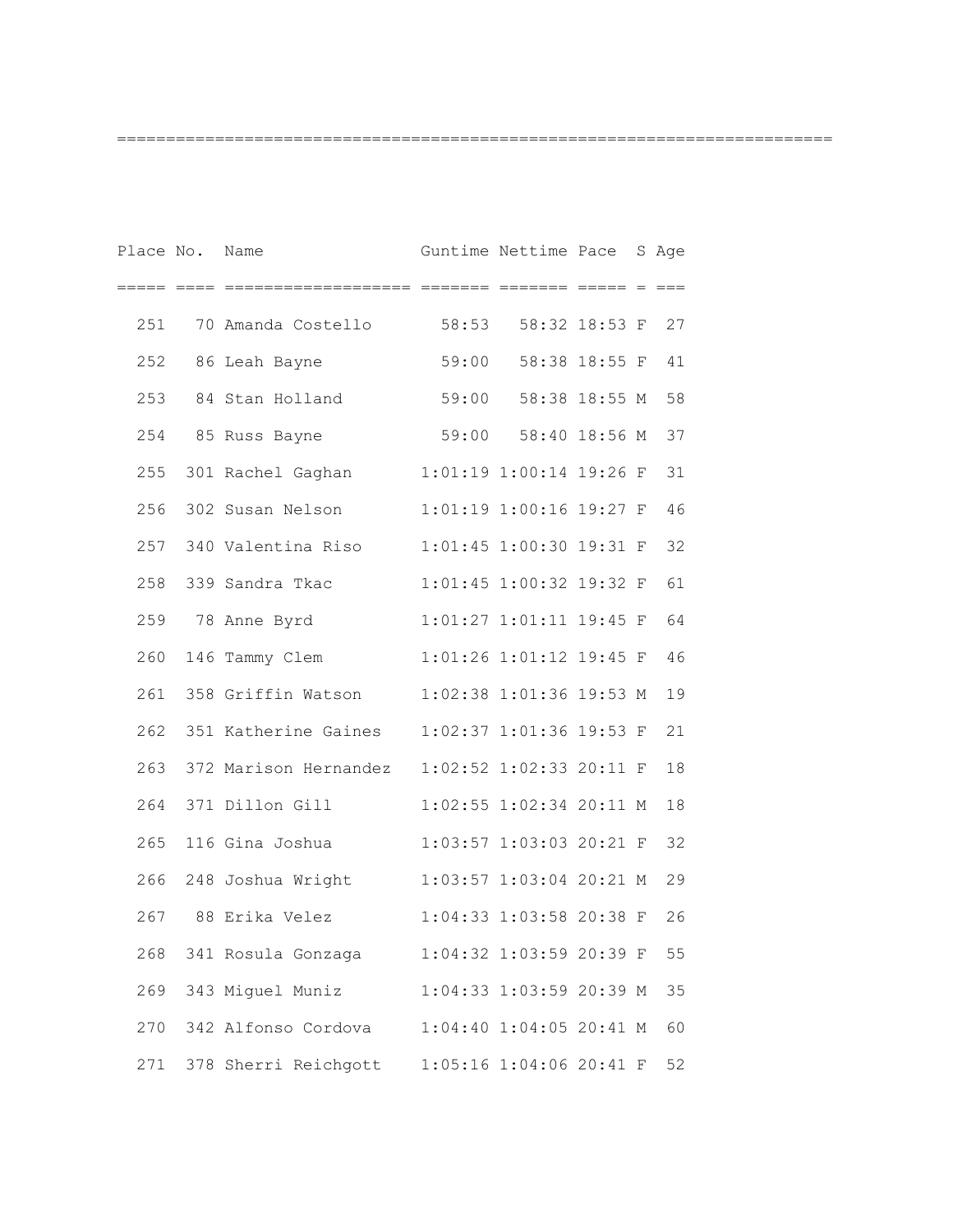| 272 | 377 Haleigh Davis                             |                         | 1:05:16 1:04:07 20:41 F   |  | 28 |
|-----|-----------------------------------------------|-------------------------|---------------------------|--|----|
| 273 | 197 Alfonso Cordova                           |                         | 1:04:43 1:04:08 20:41 M   |  | 34 |
| 274 | 8 Sara Vasquez                                |                         | 1:05:42 1:05:27 21:07 F   |  | 33 |
| 275 | 329 Jordyn Patnode                            |                         | 1:05:43 1:05:37 21:10 F   |  | 13 |
| 276 | 48 Becca Gogue                                |                         | 1:06:47 1:06:00 21:18 F   |  | 25 |
| 277 | 3 Pamela Lewis                                |                         | 1:06:20 1:06:03 21:19 F   |  | 40 |
| 278 | 5 Amy Mowbray-Mace                            |                         | 1:06:20 1:06:04 21:19 F   |  | 37 |
| 279 | 180 Vicky Long                                |                         | 1:06:59 1:06:10 21:21 F   |  | 46 |
| 280 | 382 Sharon Staut                              |                         | 1:06:58 1:06:11 21:21 F   |  | 51 |
| 281 | 80 Christinia Losh                            |                         | 1:07:15 1:06:11 21:21 F   |  | 27 |
| 282 | 383 Kim Dickerson                             |                         | 1:07:00 1:06:13 21:22 F   |  | 52 |
| 283 | 104 Danny Stone                               |                         | 1:07:09 1:06:15 21:23 M   |  | 26 |
| 284 | 181 Chris Goolsby                             |                         | 1:07:04 1:06:16 21:23 M   |  | 42 |
| 285 | 16 Rebecca Golladay                           | 1:06:55 1:06:16 21:23 F |                           |  | 54 |
| 286 | 105 Brandy Stone                              |                         | 1:07:08 1:06:17 21:23 F   |  | 29 |
| 287 | 13 Laurie Zeller                              |                         | 1:06:55 1:06:18 21:24 F   |  | 54 |
| 288 | 12 Al Zeller                                  |                         | 1:06:56 1:06:18 21:24 M   |  | 54 |
| 289 | 15 Brandon Cunningham 1:06:57 1:06:18 21:24 M |                         |                           |  | 29 |
| 290 | 112 Deanna Finch                              |                         | 1:07:11 1:06:18 21:24 F   |  | 27 |
| 291 | 14 Katie Zeller                               |                         | $1:06:59$ 1:06:21 21:24 F |  | 30 |
|     | 292 309 Bruce Hoover                          |                         | 1:09:21 1:08:29 22:06 M   |  | 77 |
| 293 | 306 Billy Hoover                              |                         | 1:10:10 1:09:15 22:21 M   |  |    |
| 294 | 310 Deyerle Rexrode                           | 1:10:10 1:09:15 22:21 M |                           |  | 84 |
| 295 | 289 Mary Jane Cox                             |                         | 1:10:58 1:10:20 22:42 F   |  | 63 |
| 296 | 283 Katie May                                 |                         | 1:11:04 1:10:23 22:43 F   |  | 35 |
| 297 | 311 Elaine Rexrode                            | 1:11:19 1:10:24 22:43 F |                           |  | 79 |
| 298 | 278 Kalib May                                 |                         | 1:11:05 1:10:24 22:43 M   |  | 5  |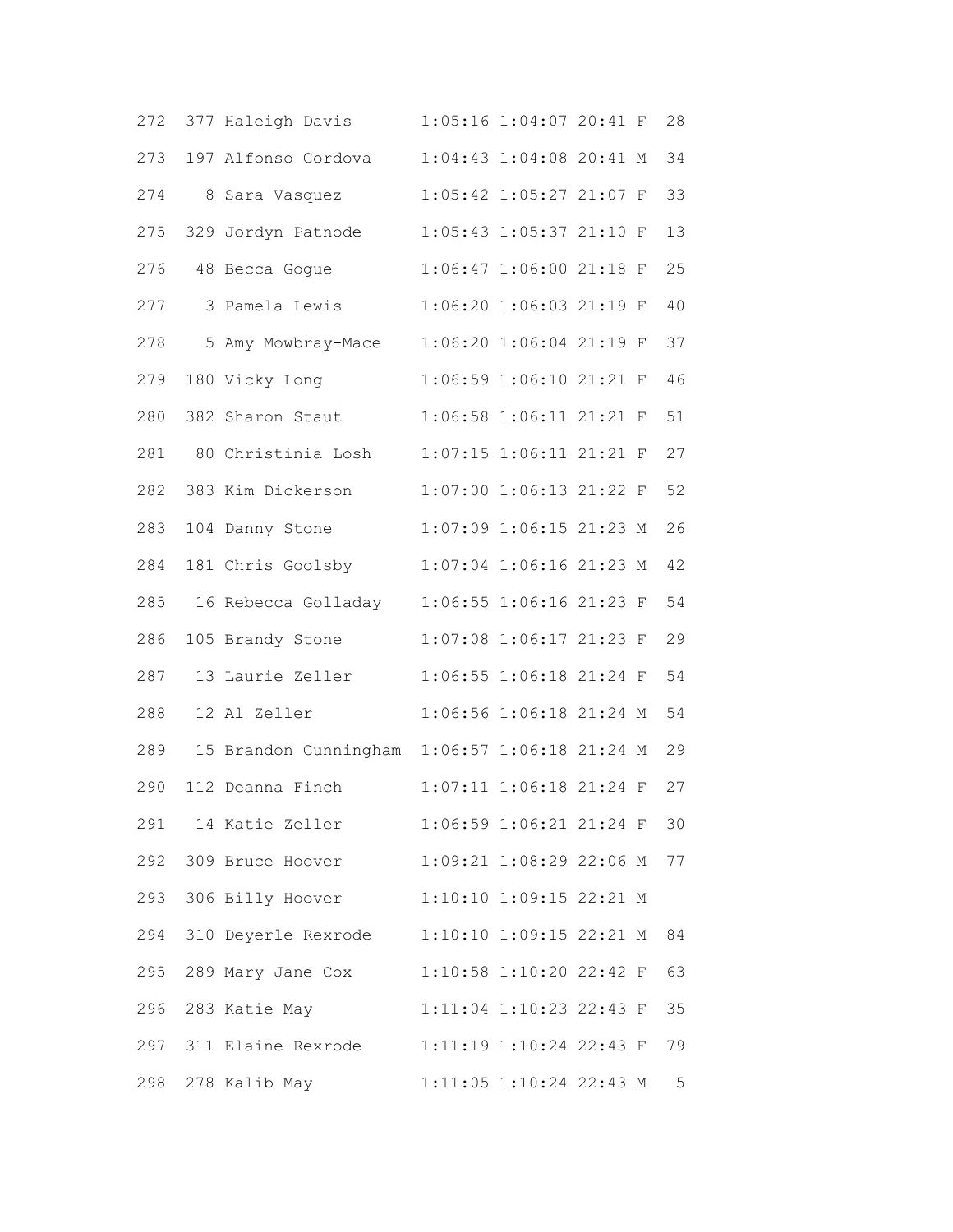```
 299 307 Teresa Evick 1:11:17 1:10:24 22:43 F 50 
300 308 Barbara Hoover 1:11:20 1:10:24 22:43 F 
10/17/2015 10:51AM
```
Page 7

Race to Beat Breast Cancer 5K

Harrisonburg, VA

 $10/17/2015 - 9:30$  AM

Results by: Bad to the Bone Timing

www.badtothebone.biz

e-mail: francesca@badtothebone.biz

\*\*\*\*\* Official 5K Results by CHIP TIME\*\*\*\*\*

=========================================================================

| Place No. Name |                        | Guntime Nettime Pace               |  | S Age |
|----------------|------------------------|------------------------------------|--|-------|
|                |                        |                                    |  |       |
|                | 301 350 Kylie Palmer   | $1:10:56$ 1:10:35 22:46 F          |  | 1 O   |
|                | 302 349 June Hosaflook | $1:10:57$ 1:10:36 22:47 F          |  | 67    |
| 303            | 312 Pamela Welsh       | $1:11:55$ $1:10:44$ 22:49 F        |  | 68    |
|                | 304 357 Susan Heatwole | $1:12:00$ 1:10:52 22:52 F          |  | 54    |
| 305            | 89 Cathy Roadcap       | $1:12:16$ 1:11:46 23:10 F          |  | 56    |
| 306            | 90 Cindy Campbell      | $1:12:16$ 1:11:47 23:10 F          |  | 54    |
| 307            | 338 Lauren Young       | $1:12:19$ $1:11:47$ $23:10$ F $25$ |  |       |